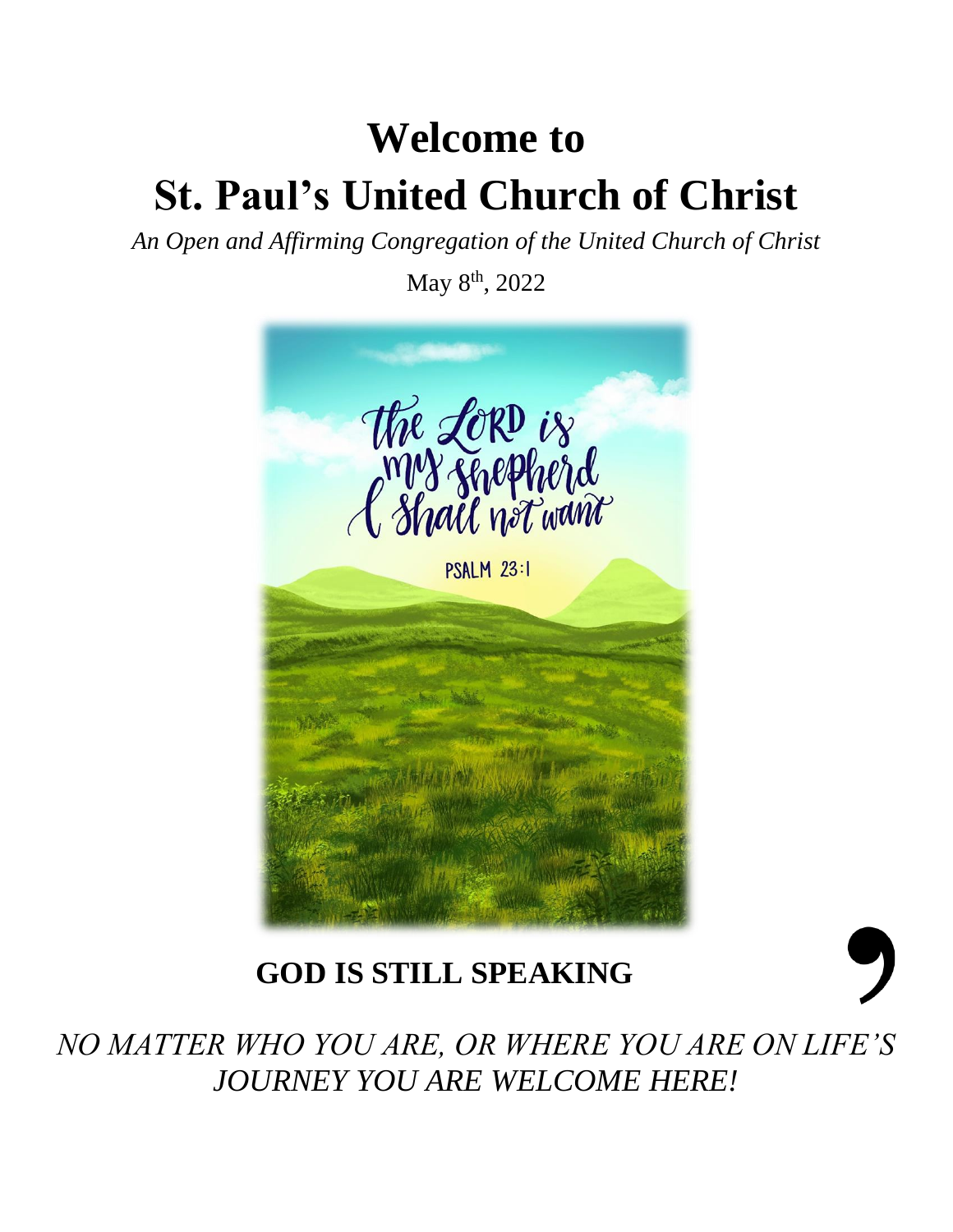**Worship Leadership**

The Rev. John J. Ward-Diorio Preacher: Pastor Allyssa A. Boyer Lector: John Layne

#### **Ministry of Music**

Minister of Music: Eric R. Dundore Choristers' Director: Jonneke A. Dundore Assistant Music Director: Mark A. Dundore Organist: Sarah A. Myers Assistant Organist: Patrice G. Miller

> **Ministry of Audio and Video**  Jeffrey A. Dundore

**Ministry of Service** Head Usher: Jim Pirtle Ushers: Sherry Spencer, Bonnie and Dennis Plymette Nursery: Kim Pirtle, Joan Moyer Flower Delivery: Jonneke Dundore

> **Pastor Emeritus** The Rev. Dr. Thomas E. Herrold

> > **Ministers** The Entire Congregation

*Please visit the church website at <http://www.saintpaulsucc-mech.org/> to sign up for Acolyte, Usher, Lector, Volunteer in the Nursery, Deliver the Altar Flowers, and/or Sponsor the Altar Flowers. You will find the individual signup sheets under the "Sign Up" menu heading. Thank you.*



S*t. Paul's Online Giving*

**ST. PAUL'S UNITED CHURCH OF CHRIST 626 Williams Grove Road Mechanicsburg, PA 17055 717/766-7931 Website: www.saintpaulsucc-mech.org Office email: stpaulstaff@outlook.com John's email: [revjohnwd@outlook.com](mailto:revjohnwd@outlook.com) Allyssa's email: [allyssaboyer@outlook.com](mailto:allyssaboyer@outlook.com)**

Page 2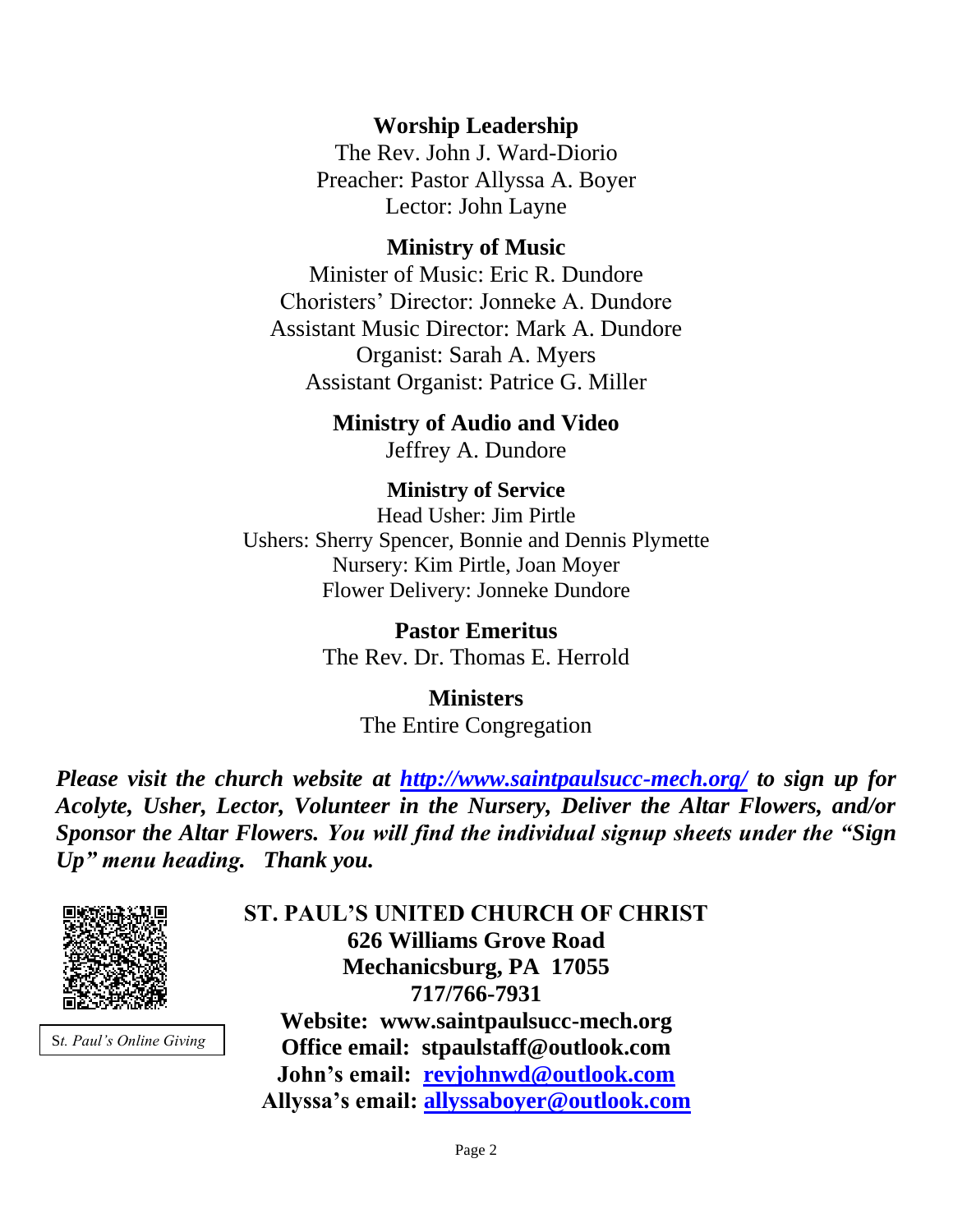#### ST. PAUL'S UNITED CHURCH OF CHRIST SERVICE OF WORSHIP

#### FOURTH SUNDAY OF EASTER May 8th 2022

*Please note: the livestream broadcast begins with the Announcements. If you do not wish to appear in the livestream, it is best to sit in one of the back three pews of the Sanctuary.*

*Please write up any Prayer Requests ahead of time, leave them in the Red Bowl or give them to the Head Usher. They will bring them forward.*

*\*Those who are comfortable doing so are invited to stand.*

THE RINGING OF THE CHIMES

THE WELCOME & ANNOUNCEMENTS

THE ORGAN PRELUDE "The Lord's My Shepherd" Edward Broughton

CHORAL INTROIT

CALL TO WORSHIP

*Please note: we will be singing with our masks in place.*

\*THE HYMN No. 305 "You Servants of God"

\*PRAYER OF INVOCATION (Unison)

**God, our shepherd—restorer of our souls—the One who calls us to nap in green pastures; we enter this moment of worship, trusting that You will guide us along the paths of righteousness. Wherever we may be in this world, let us feel Your comforting presence. We are expectant, O God, that our fears will fade, that our cups will overflow, and that Your goodness and mercy will accompany us in this hour and beyond. Now, let us worship You in spirit and in truth. Amen.**

#### CALL TO CONFESSION

As God calls us into the fullness of life that abounds in God's presence, let us acknowledge the ways our unbelief has separated us from God's vision for our lives and all creation. Let us join in silent prayers of confession.

SILENT PRAYERS OF CONFESSION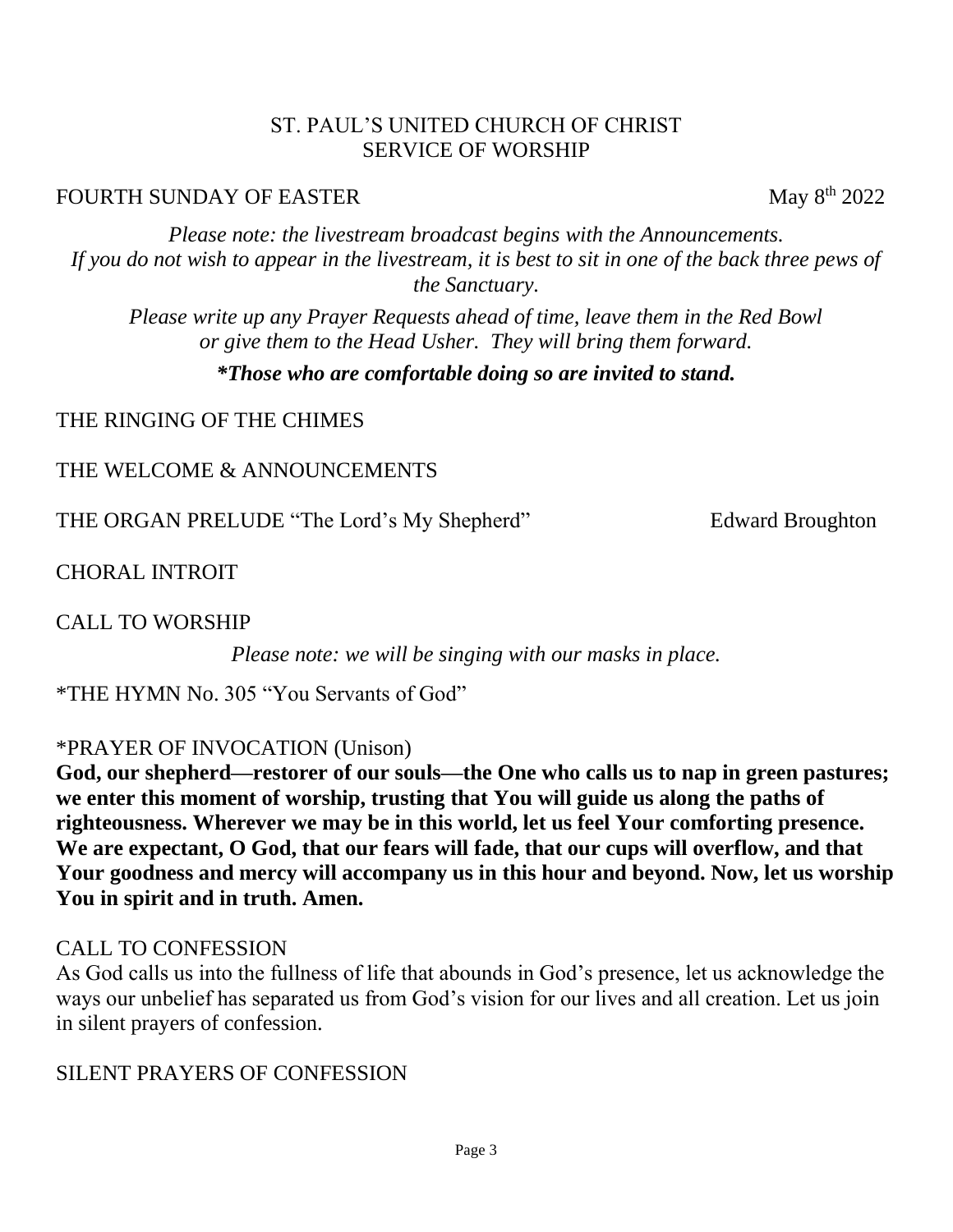#### WORDS OF ASSURANCE:

Siblings, sisters, brothers in Christ, hear the Good News: God believes in us even when our belief in God is challenged. God's grace and mercy abounds, and in God and Christ, we are forgiven. Amen.

> *Please note: we will not be shaking hands or hugging. If you are able, please rise and greet one another with other signs of Peace.*

#### \*THE PASSING OF THE PEACE

\*THE GLORIA PATRI (#759 is the tune, but not all the same words) **Glory be to the Father, and to the Son, and to the Holy Ghost; As it was in the beginning, is now, and ever shall be, world without end. Amen. Amen.**

*Children are invited to the front at this time. They may sit on the chancel steps, they may sit in the front pews, or they may remain seated with their families. Remember, everyone who comes forward will be on camera.* 

SING THE CHILDREN TO THE FRONT Jesus Loves the Little Children *Jesus loves the little children, all the children of the world Shy and Joyful, Bold and Bright They are precious in his sight Jesus loves the little children of the world.*

#### THE WORD FOR THE YOUNG

SING THE CHILDREN TO THEIR SEATS Jesus Loves Me

*Jesus loves me, this I know, for the Bible tells me so Little ones to him belong. They are weak but He is strong. Yes, Jesus loves me. Yes, Jesus loves me Yes, Jesus loves me. The Bible tells me so*

THE NEW TESTAMENT READING THE SAME ACTS 9:36-43

THE PSALM READING PSALM 23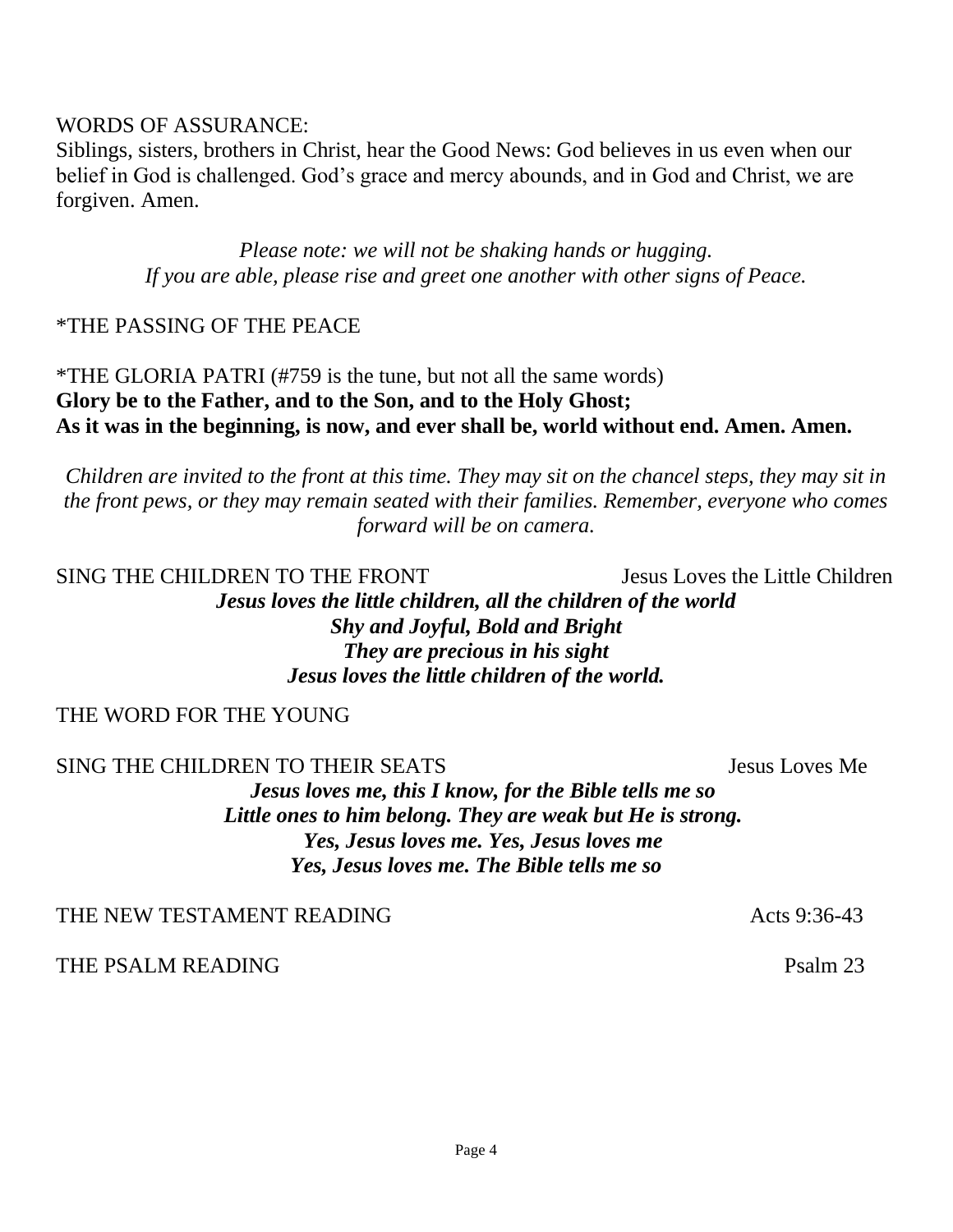\*THE HYMN "Good Shepherd, We Are Not Alone" (to the tune of No. 361, "Your Love, O God, Has Called Us Here"

*Good Shepherd, we are not alone, for you protect and love your own. And we, responding, know your voice; we hear you calling and rejoice.*

*Another shepherd might turn back and flee at danger's first attack; But you laid down your very life — a loving shepherd's sacrifice.*

*A thief may well destroy and steal, but you, Good Shepherd, save and heal. You lead your sheep to pasture land, to life abundant, by your hand.*

*You gather sheep from far and wide — from folds we know and from outside. One flock, one Shepherd, there will be — a loving, blest community.*

Text: Copyright © 2012 by Carolyn Winfrey Gillette. All rights reserved.

THE RESPONSE: One: God is Still Speaking. **All: Thanks be to God!** 

THE GOSPEL READING & MESSAGE: John 10:22-30

#### THE PRAYERS OF THE PEOPLE AND THE LORD'S PRAYER

**Our Father, who art in heaven, hallowed be thy name. Thy kingdom come. Thy will be done on earth as it is in heaven. Give us this day our daily bread. And forgive us our debts, as we forgive our debtors. And lead us not into temptation but deliver us from evil. For thine is the kingdom, and the power, and the glory, forever. Amen.**

THE CHORAL RESPONSE (unison)

### Joyful Eastertide

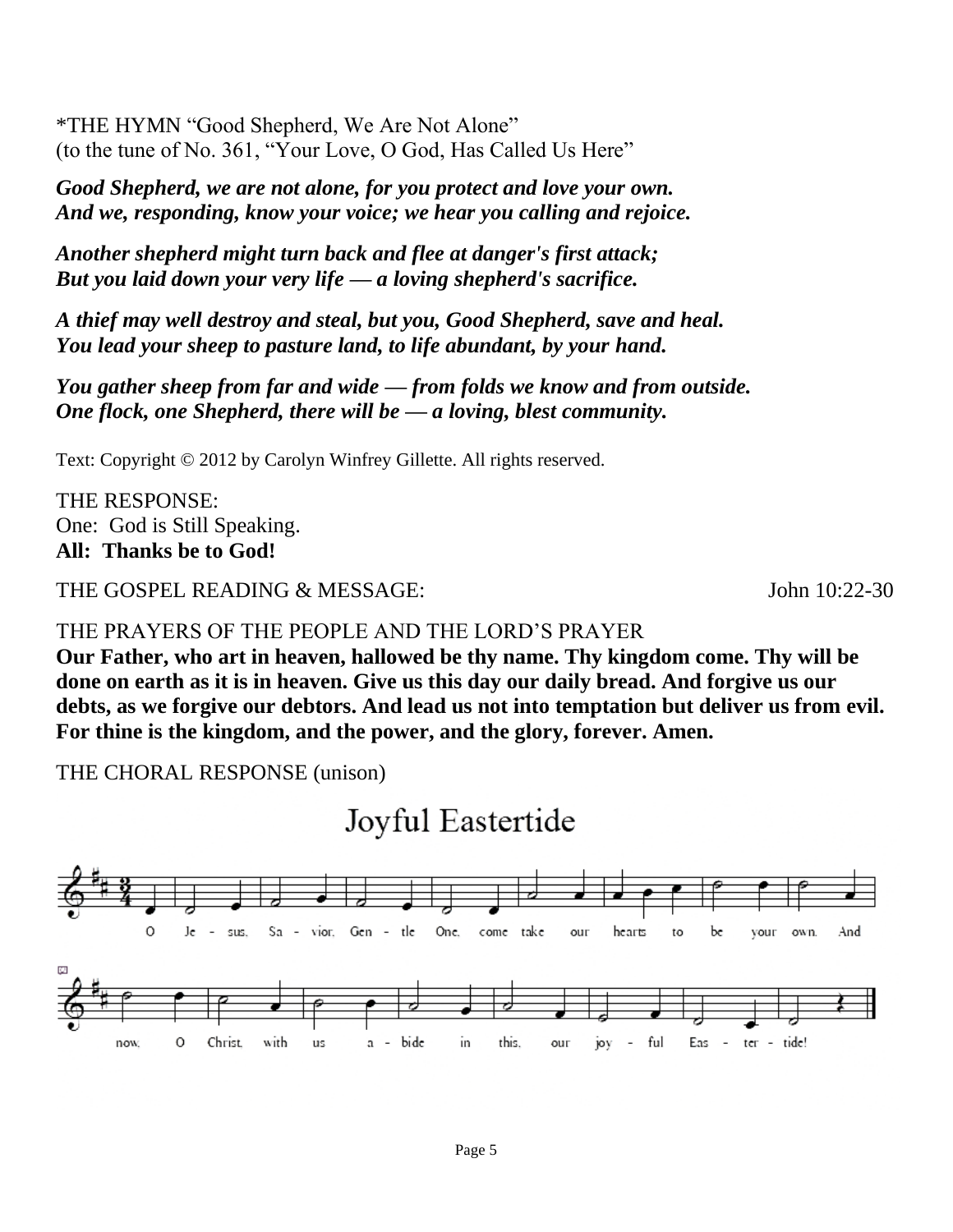*Please note: you can leave your offerings in the plate in the Narthex on your way in or on your way out after Service. You may also place your pew pad sheets in that Offering Plate. Thank you.* 

| THE ANTHEM "The Lord's My Shepherd" | Larson |
|-------------------------------------|--------|
| <b>Chancel Choir</b>                |        |

#### \*DOXOLOGY

#### \*THE PRAYER OF DEDICATION (Unison)

**In the confidence that You will multiply our best efforts, we bring our offerings for the work of Your church in the world. Holy God, it is a joy to present our offerings, for we are as blessed in our giving as we have been in receiving abundant goodness from Your hand. Amen.**

\*THE HYMN "God of the Women" (to the tune of No. 451, "Be Thou My Vision")

*God of the women who answered your call, Trusting your promises, giving their all, Women like Sarah and Hannah and Ruth — Give us their courage to live in your truth.*

*God of the women long put to the test, Left out of stories, forgotten, oppressed, Quietly asking: "Who smiled at my birth?" — In Jesus' dying you show us our worth.*

*God of the women who ran from the tomb, Prayed with the others in that upper room, Then felt your Spirit on Pentecost Day — May we so gladly proclaim you today.*

Text: Copyright © 1998 by Carolyn Winfrey Gillette. All rights reserved.

#### \*THE BIDDING TO MISSION

#### \*THE WORLD PEACE PRAYER

One: Lead us, O God.

**All: Lead us from death to life, from falsehood to truth. Lead us from despair to hope, from fear to trust. Lead us from hate to love, from war to peace. Let peace fill our hearts, our world, our universe. Amen.**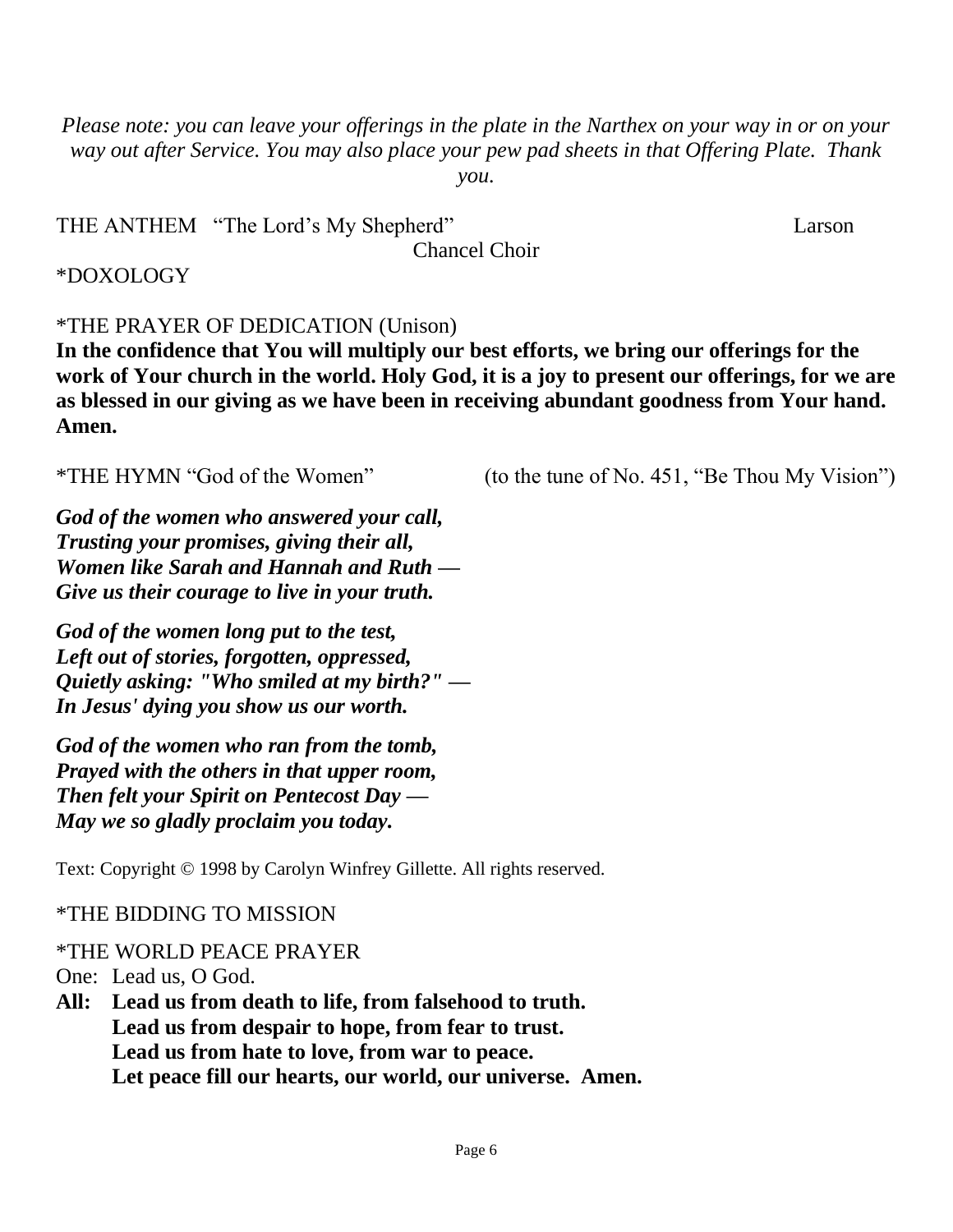#### \*THE BENEDICTION

#### \* THE THREE-FOLD AMEN

*Please note: the livestream continues until the end of the Postlude. Please know you are free to leave following the Three-fold Amen, and exit to the Narthex to speak with one another. Do remember you may be visible and audible on the livestream as you exit early. If you choose to remain, please be seated and listen quietly to the Postlude.*

THE ORGAN POSTLUDE "Sing To The Lord A New And Glorious Song" Lani Smith

References:

The Prayer of Invocation, Call to Confession, and Words of Assurance are adapted from Service Prayers for the Fourth Sunday of Easter by Rev. Mia M. McClain, 2022, "Worship Ways: Worship Resources for the United Church of Christ."

The Prayer of Dedication is adapted from "Gathered By Love" by Lavon Bayler, 1994, United Church Press. The World Peace Prayer is a paraphrase of a verse from the Upanishads, the most ancient scriptures of Hinduism, also prayed daily by Roman Catholic Benedictine nuns.

#### **ALTAR FLOWERS**

The Altar flowers are given to the Glory of God by

Anna Thompson "In honor of Olivia's first communion, Logan's confirmation and Sonya and Lance's anniversary, and all those who have mothered us."

### **ANNOUNCEMENTS:**

#### **Graduate Recognition**

St. Paul's UCC treasures the opportunity to recognize all the hard work of our new graduates and commend them for their accomplishments. This year we will create a digital photo collage of our new graduates, which we will share on social media, as well as a collage on poster board that we will display at the church building. If you or your loved one is graduating from high school, college, trade school, or graduate school (or graduated over the past year) and would like to be included in our celebration, please provide us with:

- A photo of the new graduate
- Information about their diploma/degree
- Information about their future plans

*Indicate whether you would like your photo, name, and/or information published on our digital collage online, or only on the poster board collage that will be displayed in our church building*. Please email the info and photo to Pastor Allyssa [\(allyssaboyer@outlook.com\)](mailto:allyssaboyer@outlook.com) or drop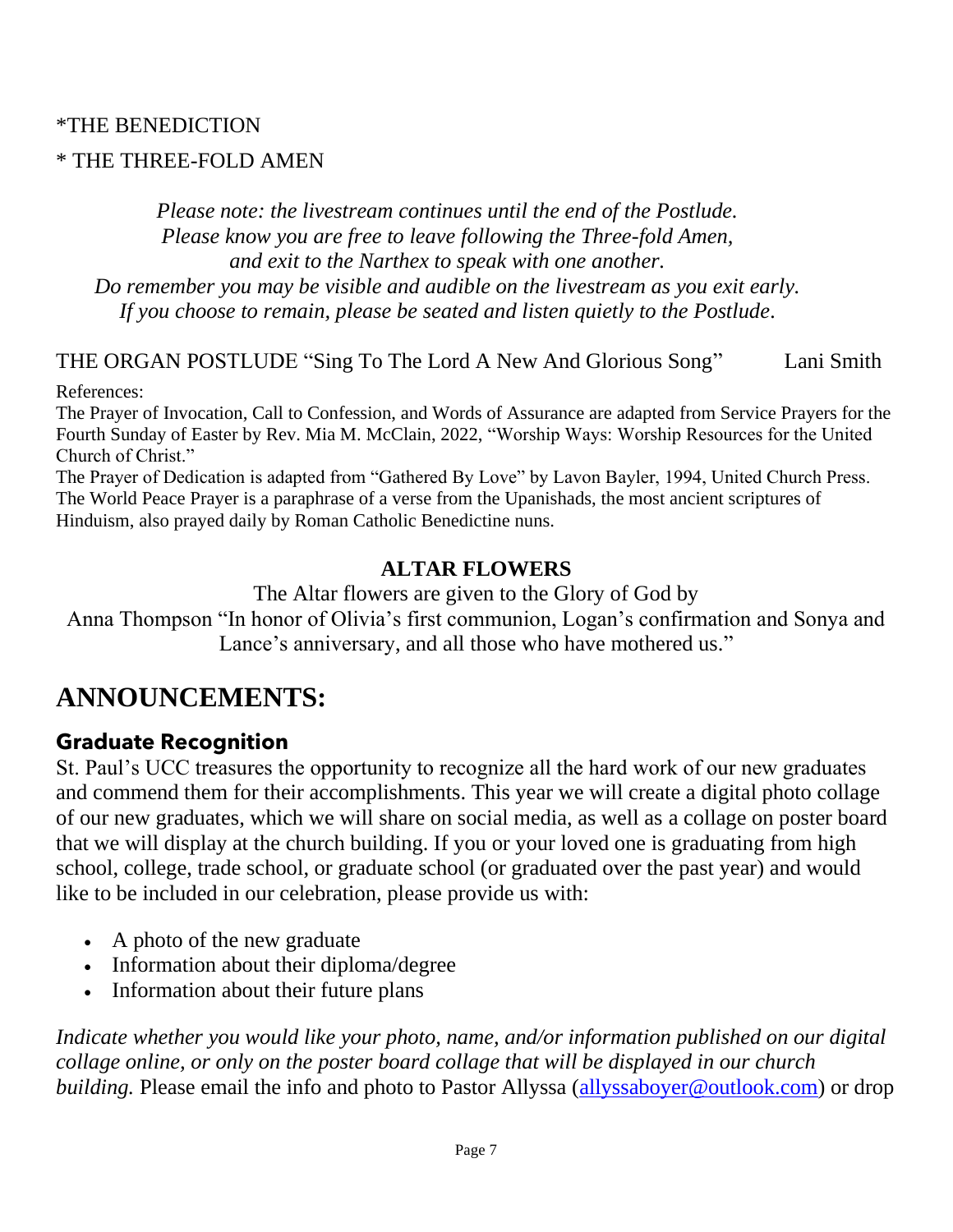these items off at the church office by May 15th. Congratulations, class of 2022! We are so proud of you!

#### New Graduate Celebration

St. Paul's UCC is excited to celebrate our new graduates! On Sunday, May 22, we will hold a reception following worship in their honor. It is a joy to celebrate our new graduates' accomplishments. Please plan to join us. Hats off to the class of 2022!

#### **Simply Sondheim**

On Sunday, May 15 at 3:00 pm, the Central PA Womyn's Chorus presents its spring concert, Simply Sondheim at St. Paul's. The concert celebrates the work of the great American Broadway musical writer and composer, Stephen Sondheim (1930-2021). A beautiful arrangement of his most well-known song, Send In the Clowns, is included.